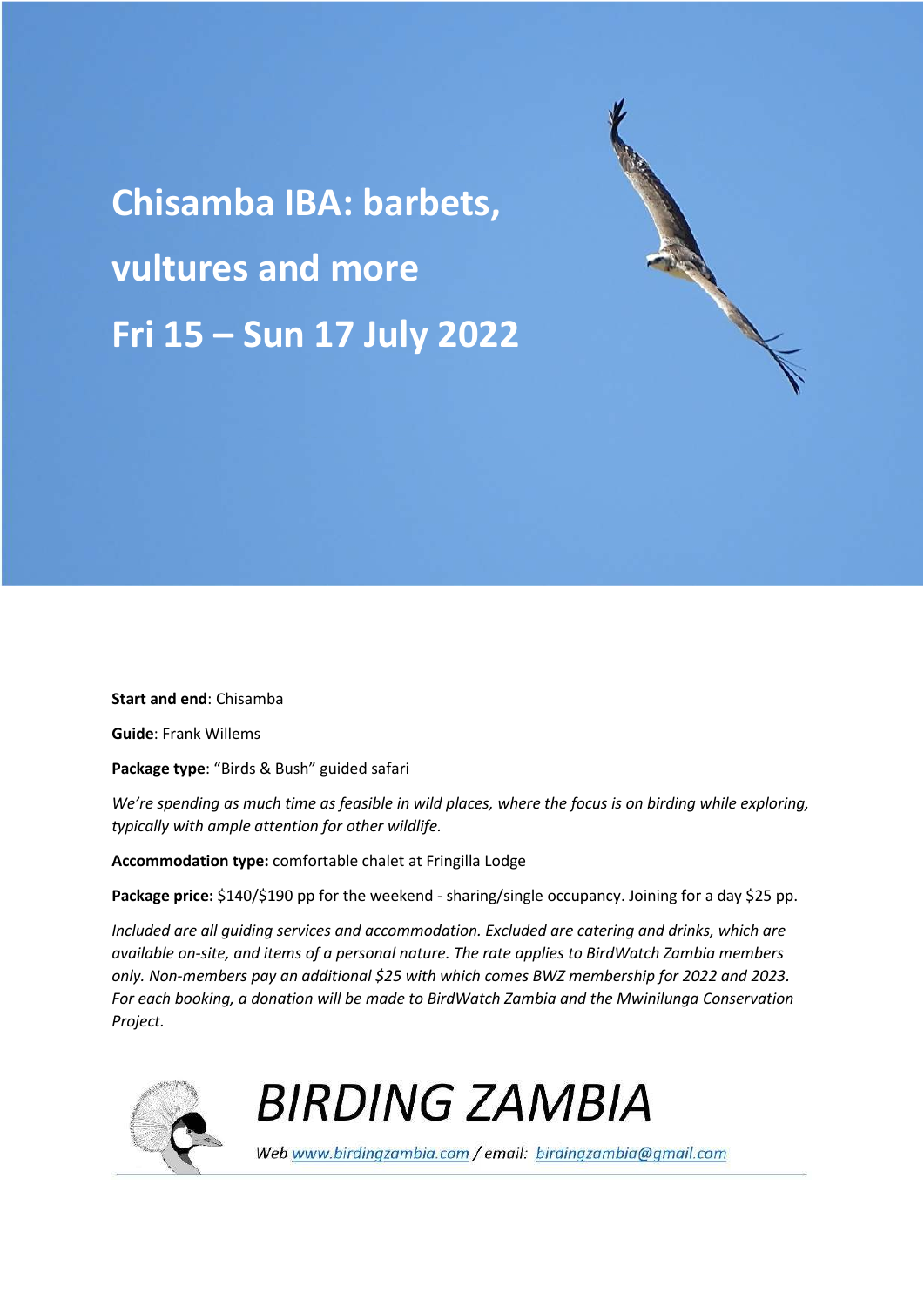

## Introduction

The Chisamba area is among Zambia's most birded Important Bird Areas, and for very good reasons. Large farms dominate the landscape, providing not only food for millions of Zambian people, but also offering effective protection for hundreds of bird species. Zambian or Chaplin's Barbet, Zambia's best known endemic which features on the kwacha coin, is the IBA's flagship species. But this is only one cherry on an impressive cake. Almost all of Zambia's raptors can be seen here. White-backed, Hooded and Lappet-faced Vulture all occur in healthy numbers, in contrast to the rapid continental declines which has led to classification as Endangered or Critically Endangered. We hope to find back the Cape Vulture, seen here late

May together with multiple tagged White-backed Vultures from South Africa and Namibia. Crowned Eagle, Martial Eagle and Secretarybird all breed, while a single Verreaux's Eagle was recently found as well. Numerous large dams hold impressive waterbird populations and have yielded endless rarity reports, including recently Greater Flamingo. Intact miombo woodlands and thickets are still extensive, holding specials like Racket-tailed Roller and Crested Guineafowl. Some of the farms also host healthy populations of wild large mammals.

Being only an hour's drive from Lusaka, the area is popular for day trips – such as those organised by BirdWatch Zambia. We believe this weekend nevertheless offers a great opportunity, for both Lusaka-based birders who like to explore the area more thoroughly, as well as for those of us living "further afield".

This weekend is also the half-yearly International Waterbird Count. BirdWatch Zambia traditionally counts Huntley's Farm during this weekend – which will be incorporated into this package.

We will be staying at Fringilla Lodge. This comfortable though very affordable lodge is conveniently situated in the heart of the Chisamba area, at a short distance from several key sites, including Fringilla's own "vulture restaurant".

Your visit will support BirdWatch Zambia – which is active in the area with the Vulture Safe Zones project, Zambian Barbet surveys and education work - as well as the Kalwelwa Conservancy in Mwinilunga, Birding Zambia's own conservation project.

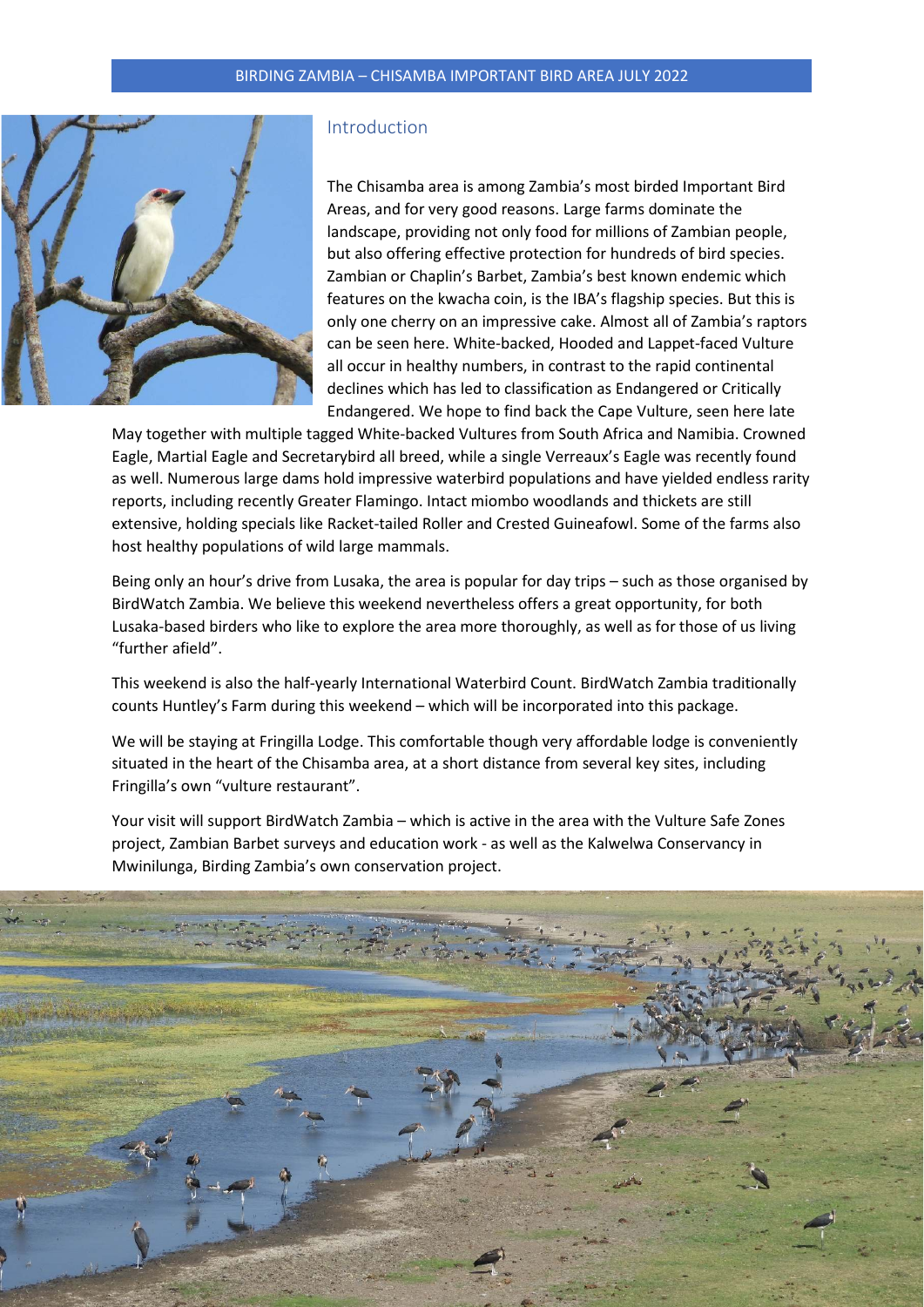## Itinerary

#### Friday 15 July

Suggested arrival is at 14:00 at Fringilla but you are welcome to arrive at your convenience. We will gather for a birdwalk within the premises of Fringilla at 15:30, hoping to find local specials like Collared Palm Thrush and Red-necked Falcon. A main focus will be the vulture restaurant, which often attracts large numbers of Marabou and White-backed Vulture, with the hope of also finding Hooded and Lappet-faced Vulture, and checking for vultures with wingtags – individual marks which allow us to study the movement and survival of these threatened birds. Frank is directly involved in these studies and will share the latest insights.

### Saturday 16 July

The morning will be dedicated to Huntley's Farm. We will carry out the waterbird count, covering all four major dams on the farm, as well as checking on the vultures present here. Expect to see thousands of waterbirds, including large numbers of Marabou, ducks, lapwings and stilts. Notable regulars include African Swamphen, Rufous-bellied Heron, Lesser Jacana and Great White Pelican. Hopefully we will find back some of the rarities recorded here recently - Cape Vulture, Black Stork and African Skimmer – or discover another rarity, which has included Cape Teal and Cape Shoveler during the winter months. Other species of note include Sombre Greenbul, here at the very limit of range, Black-backed Barbet and open land species like Chestnut-backed and Red-capped Lark.

In the afternoon, we will go look for Zambian Barbet along the Chisamba Road, followed by a visit to Sable Farm. Here we will logically focus on the plethora of raptors, with Secretarybird, Crowned Eagle, African Hawk Eagle, Martial Eagle and Fish Eagle among the residents which we are hoping to find. We may get lucky finding back the recently observed Verreaux's Eagle. The farm has much more to offer though, and we will check for Racket-tailed Roller and other miombo birds, as well as waterbids including Saddle-billed Stork and Goliath Heron. High densities of indigenous African mammals and Ostrich will add even more colour to our visit.